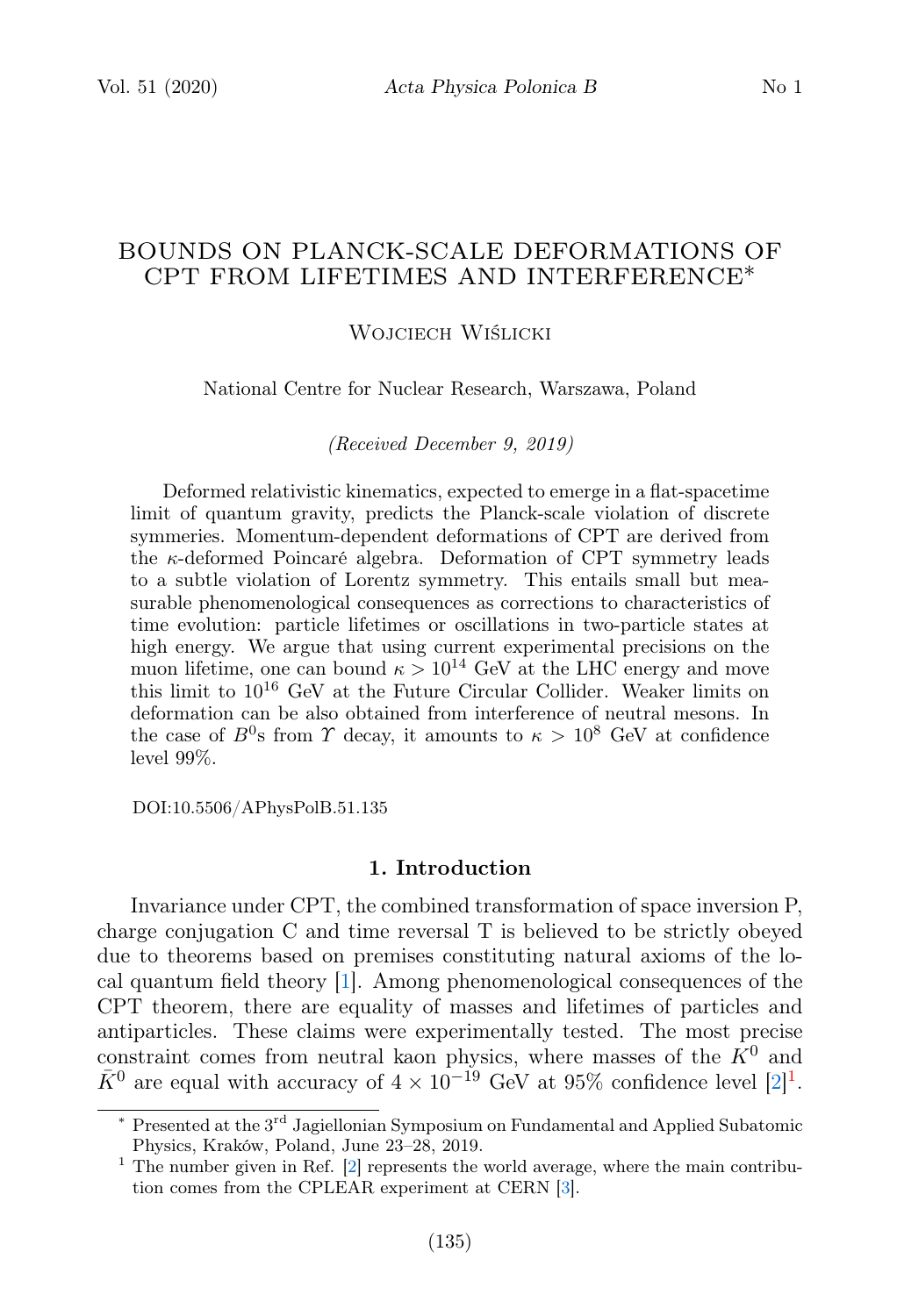Together with the anti-CPT theorem  $[4]$  (*cf.* discussion in Ref.  $[5]$ ), stating that CPT violation entails violation of the Lorentz invariance, these theoretical results may suggest that any experimental hint of CPT non-conservation might deeper affect the quantum field theory.

Effects of quantum gravity have long been suggested as a possible source of CPT violation. As noted in Ref. [\[6\]](#page-6-5), there is no fundamental arrow of time in its own right but only with a choice of matter or antimatter. In addition, in presence of an inherent quantum-gravitational background, CPT operator is no longer well-defined. Scattering operator cannot map pure in- into outstates, and vice versa, due to destruction of information in presence of micro black holes [\[7\]](#page-6-6). Because of that, any system propagating in a quantumgravitational background exhibits irreversibility, analogously to dissipative processes, but here connected to CPT violation. It has, therefore, inspired approaches based on dissipative quantum dynamics (for historical account cf. Ref. [\[8\]](#page-6-7)) and resulting in a number of models with CPT or Lorentz violation ascribed to gravity-induced quantum decoherence [\[9\]](#page-6-8). Alternatively, another approach inspired by quantum gravity was considered [\[10\]](#page-6-9) using the usual framework of quantum field theory but with an explicitly CPT non-invariant term added to the Lagrangian. These models, either based on decoherence or Standard Model extension, were considerably, but not definitely, constrained by experimental data on neutral kaons [\[11,](#page-6-10) [12\]](#page-6-11).

## 2. Planck-scale deformation and discrete symmetries

By analogy to the Heisenberg uncertainty relation, the concept of minimal energy and length scales leads to non-commutative geometry, defined by the commutation relations

$$
[x^{\mu}, x^{\nu}] = i\theta^{\mu\nu}, \qquad \mu, \nu = 0, \dots, 3,
$$
 (1)

where  $\theta^{\mu\nu}$  can be related to geometric properties of the space-time [\[13\]](#page-6-12). The concept has been further developed to the geometry generated by the  $\kappa$ -deformed Poincaré algebra — generating Lorentz boosts, momenta and rotations — and defined the commutation relations

$$
[t, xj] = ixj/\kappa, \qquad [t, kj] = -ikj/\kappa,
$$
 (2)

where  $\kappa$  is expected to be of the order of Planck's mass  $m_P \simeq 2 \times 10^{18} \text{ GeV}/c^2$ [\[14\]](#page-6-13). The  $\kappa$ -deformed momentum space is a submanifold of the four-dimensional de Sitter space, defined in the five-dimensional Minkowski space by constraint

$$
-p_0^2 + p_1^2 + p_2^2 + p_3^2 + p_4^2 = \kappa^2; \qquad p_0 + p_4 > 0,
$$
 (3)

where  $\kappa$  is related to the curvature of the momentum manifold.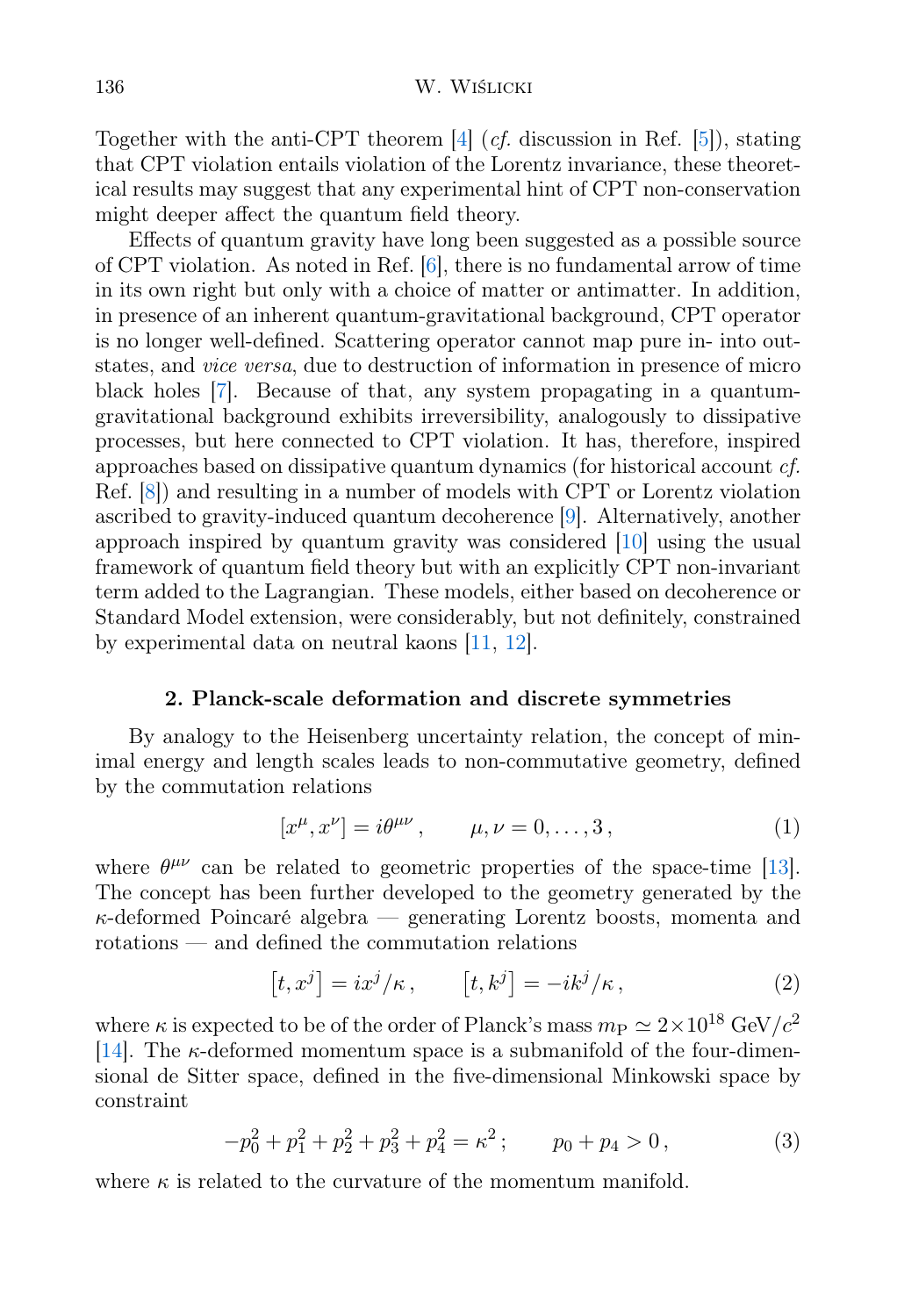Essential to understand the action of discrete symmetries in deformed space is a proper definition of deformed rule of the four-momentum composition and thus of momentum inversion. As elaborated in Ref. [\[15\]](#page-6-14) and using the Hopf algebra, inverse of three-momentum is given by its *antipode*  $\ominus$  as

$$
S(p_i) \equiv \ominus p_i = -p_i \frac{\kappa}{E + p_4}, \qquad i = 1, 2, 3 \tag{4}
$$

and for energy by requiring the mass-shell relation or preservation of the Casimir operator

<span id="page-2-0"></span>
$$
m2 = E2 - p2
$$
  
= S(E)<sup>2</sup> - S(p)<sup>2</sup>, (5)

by

$$
S(E) = \frac{\kappa^2}{E + p_4} - p_4.
$$
 (6)

Using these findings, action of the  $\kappa$ -deformed  $\Theta_{\kappa} = \text{CPT}_{\kappa}$  on the fourmomentum can be written in leading order of  $1/\kappa$  as

$$
\Theta_{\kappa} p_0 = p_0 - \frac{\mathbf{p}^2}{\kappa} + \mathcal{O}\left(1/\kappa^2\right) ,
$$
  
\n
$$
\Theta_{\kappa} \mathbf{p} = \mathbf{p} - \frac{p_0 \mathbf{p}}{\kappa} + \mathcal{O}\left(1/\kappa^2\right) \tag{7}
$$

 $(p_0 = E)$  and charges are always multiplied by  $-1$ . In particular, the particle's Lorentz boost factor  $\gamma = E/m$ , after  $\Theta_{\kappa}$  deformation becomes

$$
\gamma_{\kappa} = \frac{1}{m} \left( E - \mathbf{p}^2 / \kappa \right) \tag{8}
$$

for antiparticle.

### 3. Measurement of the  $\kappa$ -deformation

Consider unstable particle at rest described by the wave function depending on its proper time

$$
\psi = \sqrt{\Gamma} e^{-\Gamma t/2 + imt},\qquad(9)
$$

where its mass m and lifetime  $\tau = 1/\Gamma$  are CPT-invariant. In the particle's rest frame, the CPT is undeformed and the particle's  $_{\rm (p)}$  and antiparticle's (a) masses and lifetimes are equal due to the CPT theorem. Their decay probabilities obey the same decay laws

$$
\mathcal{P}_{\mathbf{p}} = \mathcal{P}_{\mathbf{a}} = \Gamma \,\mathbf{e}^{-\Gamma t} \tag{10}
$$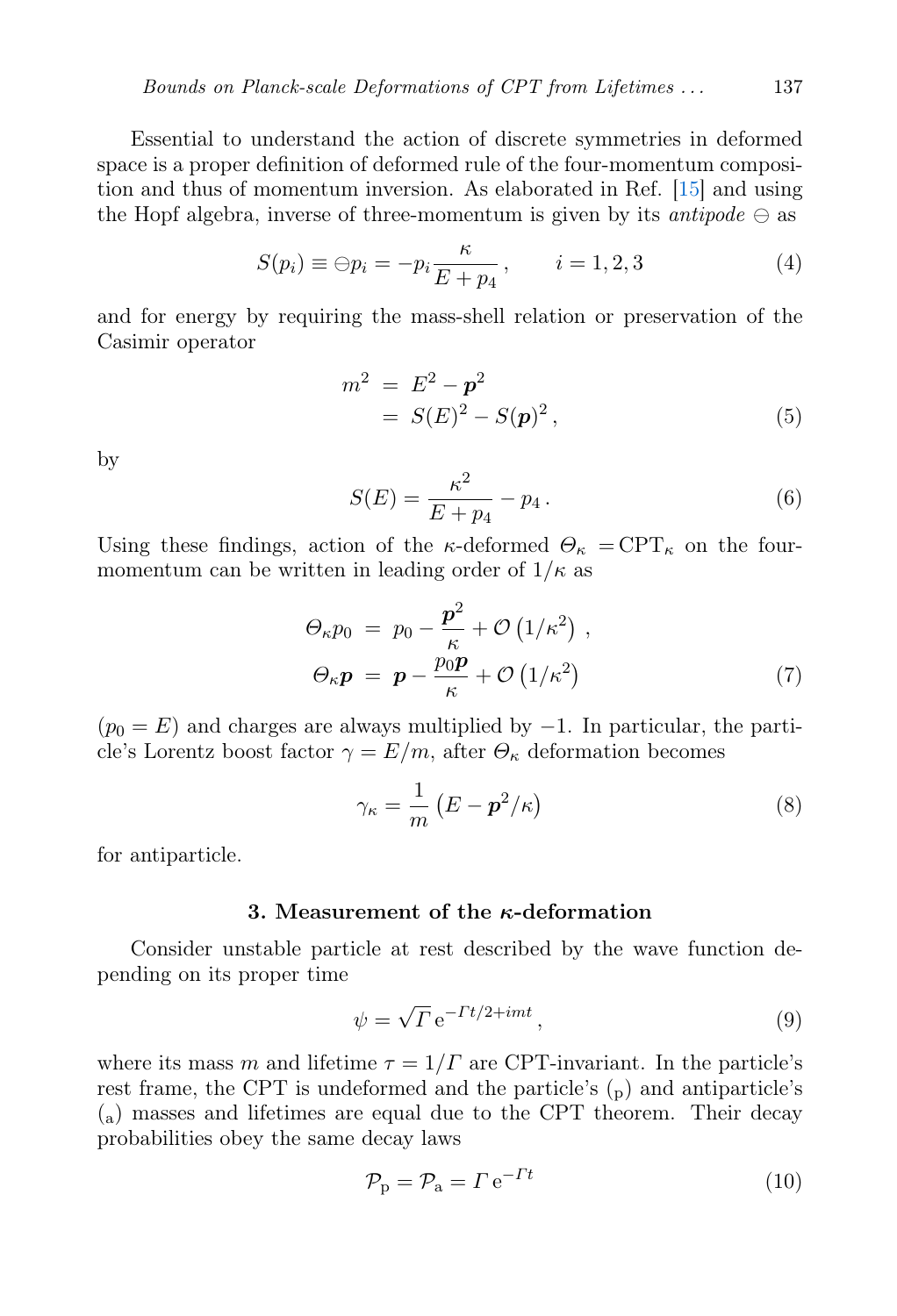but they differ after Lorentz transformation to a moving system

$$
\mathcal{P}_{\mathbf{p}} = \frac{\Gamma E}{m} e^{-\Gamma E/mt},
$$
\n
$$
\mathcal{P}_{\mathbf{a}} = \Gamma \left( \frac{E}{m} - \frac{\mathbf{p}^2}{\kappa m} \right) e^{-\Gamma \left( \frac{E}{m} - \frac{\mathbf{p}^2}{\kappa m} \right)t}.
$$
\n(11)

Consequences of deformation could thus be examined experimentally by precisely measuring the particle and antiparticle lifetimes. These are equally delated due to Lorentz boost but only one of them is deformed under CPT transformation. To be measurable, the effective correction  $p^2/(\kappa m)$  has to be comparable to the experimental accuracy of the measurement  $\sigma_{\tau}/\tau$ .

In the scheme described above and developed in Ref. [\[16\]](#page-6-15), violation of the CPT is momentum-dependent and thus depends on the Lorentz frame. It thus explicitly relates the CPT and Lorentz noninvariance, only suggested in general terms by the CPT theorems.

For known unstable particles, the accuracy of measurements of their lifetimes amounts typically to  $10^{-4}$  for mesons  $\pi^{\pm}$  and  $K^{0}$  and  $10^{-6}$  for leptons  $\mu^{\pm}$  [\[2\]](#page-6-1). Any measurement of the lifetime requires experimentally measured momenta to be Lorentz-transformed to the particle's rest frame. Inaccuracies of laboratory momenta and energies thus propagate to the rest frame and, if large, can strongly affect  $\sigma_{\tau}$ . This is particularly discouraging in nonaccelerator experiments where energies of cosmic particles are occasionally very high, exceeding even  $10^6$  GeV and thus  $p^2 \sim 10^{12}$  GeV<sup>2</sup> but, at the same time, experimental uncertainties usually tend to be large and hard to control.

In order to quantify our findings, in Fig. [1](#page-4-0) (upper left), we plot the correction  $p^2/(\kappa m)$  for the muon. If deformation  $\kappa$  is close to the Planck mass  $10^{19}$  GeV, as expected, any detectable correction requires momenta of the order of  $10^6$  GeV, unattainable at today's accelerating facilities. Such energies are available in cosmic-ray experiments. However, using them for our purposes would require a measurement of their lifetimes and reach very challenging accuracy of their energy determination. We can also estimate a limit on the deformation  $\kappa$  that can be set for the present energies at the LHC and those planned at FCC [\[17\]](#page-6-16), both at CERN. Using experimental accuracies of the lifetimes and requiring  $p^2/(\kappa m) = \sigma_\tau/\tau$  for  $p = 6.5$  TeV (LHC) and 50 TeV (FCC), one obtains the values of  $\kappa$  labeling curves in Fig. [1.](#page-4-0) As can be seen there, the limiting value of  $\kappa = 4 \times 10^{14}$  GeV can be obtained using muons at the LHC and, in future,  $\kappa = 2 \times 10^{16}$  GeV at FCC. Further improvement at these energies requires progress in accuracy of the lifetime measurement.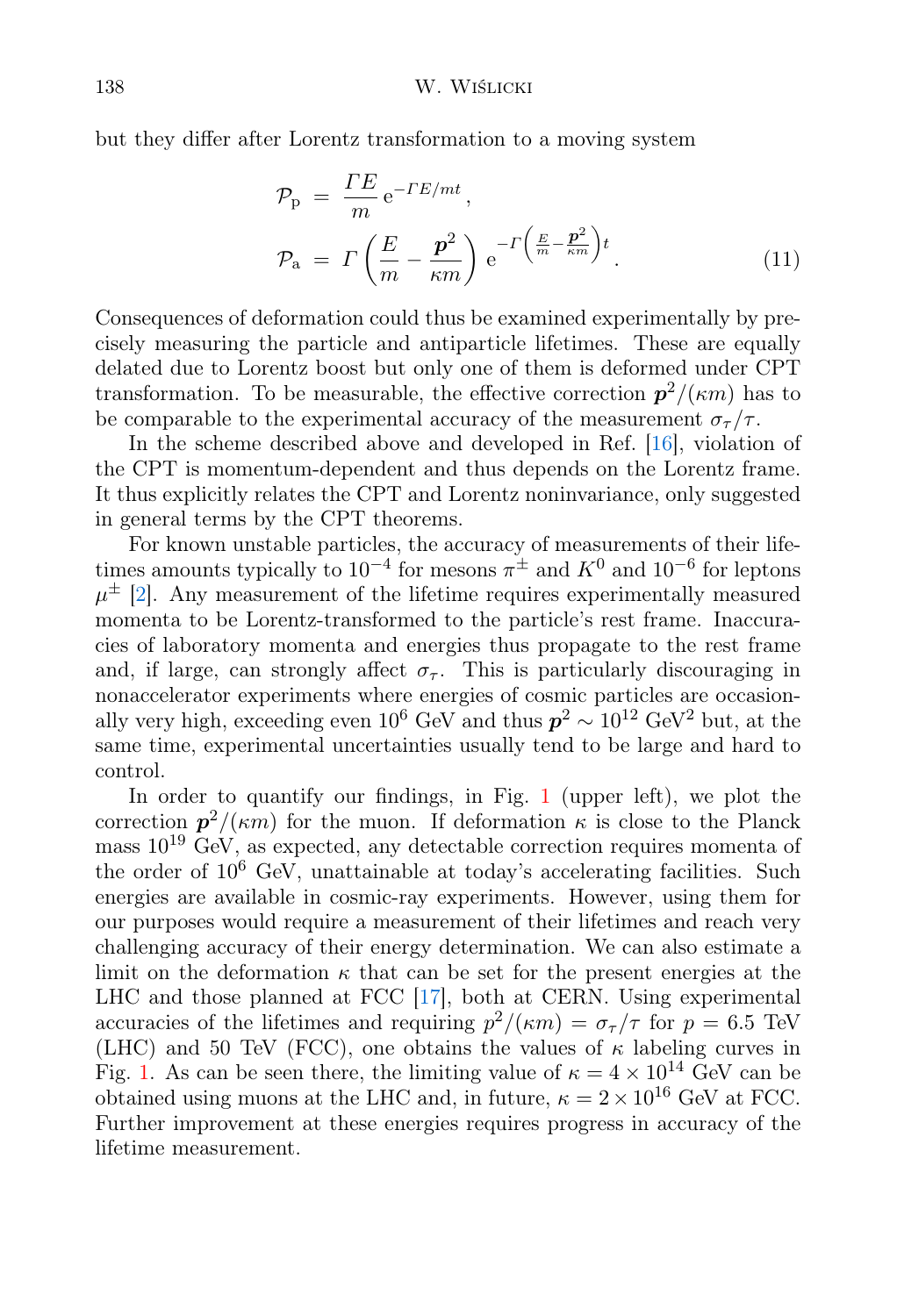

<span id="page-4-0"></span>Fig. 1. (Color online) Upper left: The correction  $p^2/(\kappa m)$  to the muon lifetime. Two curves, labeled LHC and FCC, are for the deformation parameters  $\kappa$  corresponding to corrections equal to experimental accuracies for maximal momenta at the Large Hadron Collider (continuous green, LHC) and the Future Circular Collider (dashed red, FCC). The dotted line (violet) corresponds to the Planck mass  $\kappa = 10^{19}$  GeV. Upper right: The momentum-dependent time resolution of the LHCb detector. The superimposed histogram represents the momentum distribution of  $\mu^{\pm}$  and  $K^{\pm}$  used for this measurement. Lower left: Lorentz-boosted spectra  $(\gamma = 4.3)$  of decay time difference for pairs of kaons from decay  $\phi(1020) \rightarrow K_L K_S$ , in units of  $\tau_{\rm S}$ . Lower right: Lorentz-boosted spectra ( $\gamma = 44$ ) of decay time difference for pairs of B mesons from decay  $\Upsilon(10580) \rightarrow B_H B_L$ , in units of  $\tau_L$ .

Interesting possibilities of search for CPT violation are given by interferometry of neutral mesons produced in coherent, two-particle states in decays of pseudoscalar mesons, e.g.  $\phi(1020) \rightarrow K_L K_S$  and  $\Upsilon(10580) \rightarrow B_H B_L$  (cf. Ref. [\[9\]](#page-6-8)). Interference patterns are usually studied in difference of decay times,  $\Delta t = |t_2 - t_1|$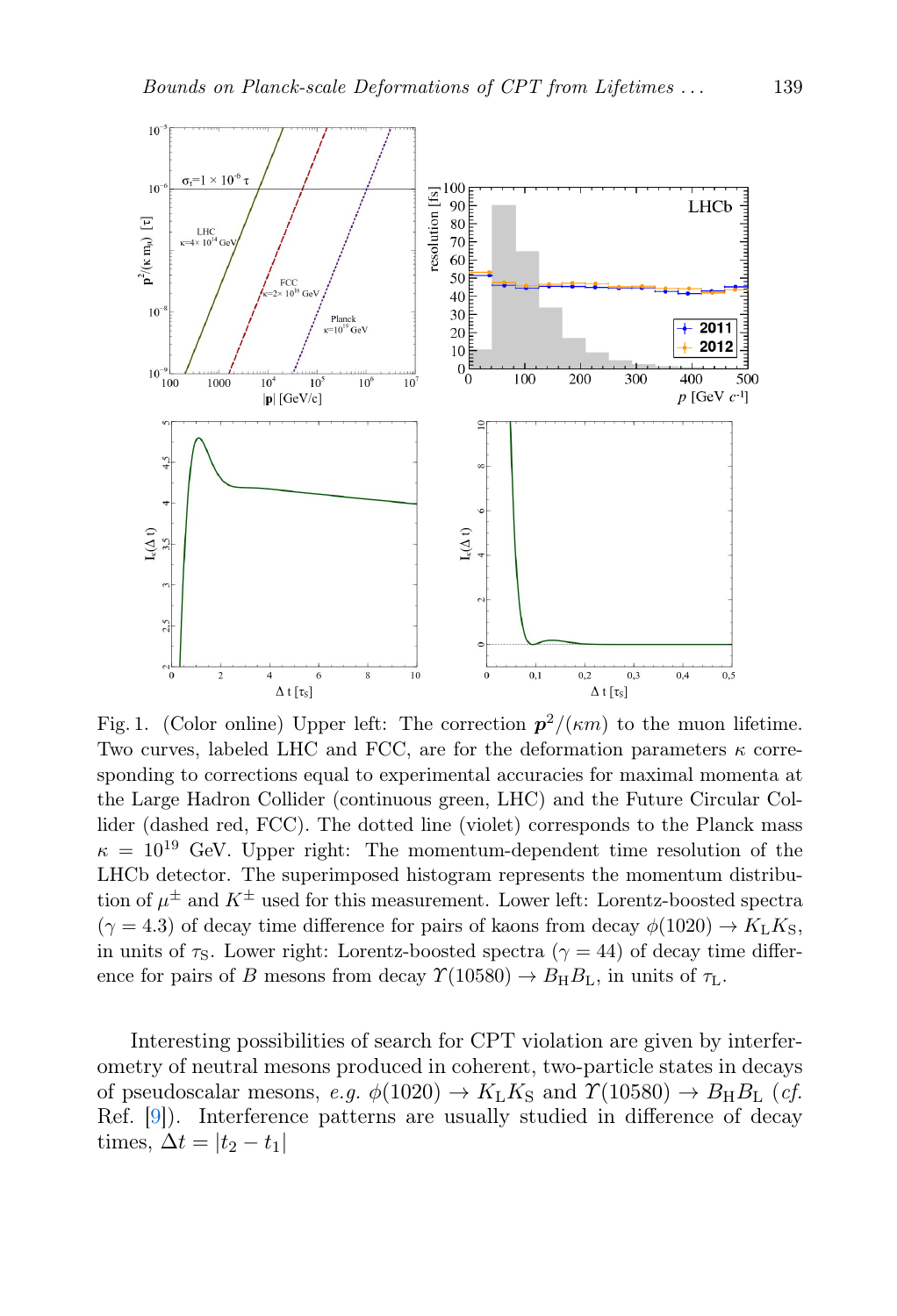<span id="page-5-0"></span>
$$
I(\Delta t) \sim e^{-\Gamma_{\rm L}\Delta t} + e^{-\Gamma_{\rm S}\Delta t} - 2e^{\bar{\Gamma}\Delta t} \cos(\Delta m \Delta t), \qquad (12)
$$

where  $t_{1(2)}$  stands for decay time of the first (second) meson in its rest frame and  $\Delta m$  for difference of masses of the heavier and lighter of the two neutral mesons and  $\bar{\Gamma} = (\Gamma_L + \Gamma_S)/2$ . Applying deformed CPT, Eq. [\(5\)](#page-2-0), transforms decay spectrum given by Eq.  $(12)$  to

<span id="page-5-1"></span>
$$
I(\Delta t) \sim (\gamma - \mathbf{p}^2 / (m\kappa)) (e^{-\gamma \Gamma_L \Delta t} + e^{-\gamma \Gamma_S \Delta t})
$$
  
+ \gamma \Delta t \mathbf{p}^2 / (m\kappa) ( \Gamma\_L e^{-\gamma \Gamma\_L \Delta t} + \Gamma\_S e^{-\gamma \Gamma\_S \Delta t})  
- 2\gamma e^{-\gamma \bar{\Gamma} \Delta t} [(1 + \bar{\Gamma} \Delta t \mathbf{p}^2 / (m\kappa)) \cos (\gamma \Delta m \Delta t)  
+ \Delta m \Delta t \mathbf{p}^2 / (m\kappa) \sin (\gamma \Delta m \Delta t)]. \qquad (13)

Lorentz boost, by increasing masses of mesons, effectively amplifies oscillation frequency of the oscillatory term. In order to have interference pattern experimentally measurable, the amplified frequency cannot exceed the inverse time resolution of an apparatus  $\frac{1}{\gamma \Delta m} > \sigma_t$ . Time resolution of the most precise spectrometer at the LHC amounts to 45 fs and belongs to the LHCb  $(cf. Fig. 1, upper right)$  $(cf. Fig. 1, upper right)$  $(cf. Fig. 1, upper right)$ . It gives constraints to the maximum Lorentz boost for pairs of  $K^0$  and  $B^0$  mesons to be  $\gamma = 4.3$  and  $\gamma = 44$ , respectively. Decay time spectra [\(13\)](#page-5-1) for these boosts are presented in Fig. [1](#page-4-0) (lower left and right). Limits on  $\kappa$  deformation can be estimated by the Monte Carlo simulation using the log-likelihood method and are found to be  $2 \times 10^5$  GeV and  $1.2 \times 10^8$  GeV, at 99.9% confidence level, for pairs of  $K^0$ s and  $B^0$ s, respectively.

## 4. Conclusions

Deformed CPT transformation can be used to estimate deformation parameter  $\kappa$  from experiment. The CPT-violating corrections to energymomentum are of the order of  $p^2/(m\kappa)$ . This kind of CPT violation automatically violates Lorentz invariance. Numerical estimates show that by using precisely known lifetimes of  $\mu^{\pm}$ , one could expect to limit  $\kappa$  at  $10^{16}$ GeV, *i.e.* only three orders of magnitude lower than the Planck mass, by in-Gev, *t.e.* only three orders or magnitude lower than the Flanck mass, by incorporating the FCC at  $\sqrt{s} = 100$  TeV. Limitations from the neutral-meson interferometry are less stringent.

This research was supported by the National Science Centre, Poland (NCN) grant No. 2017/26/M/ST2/00697 and by the Munich Institute for Astro- and Particle-Physics (MIAPP) of the DFG Excellence Cluster Origins (<https://www.origins-cluster.de>).